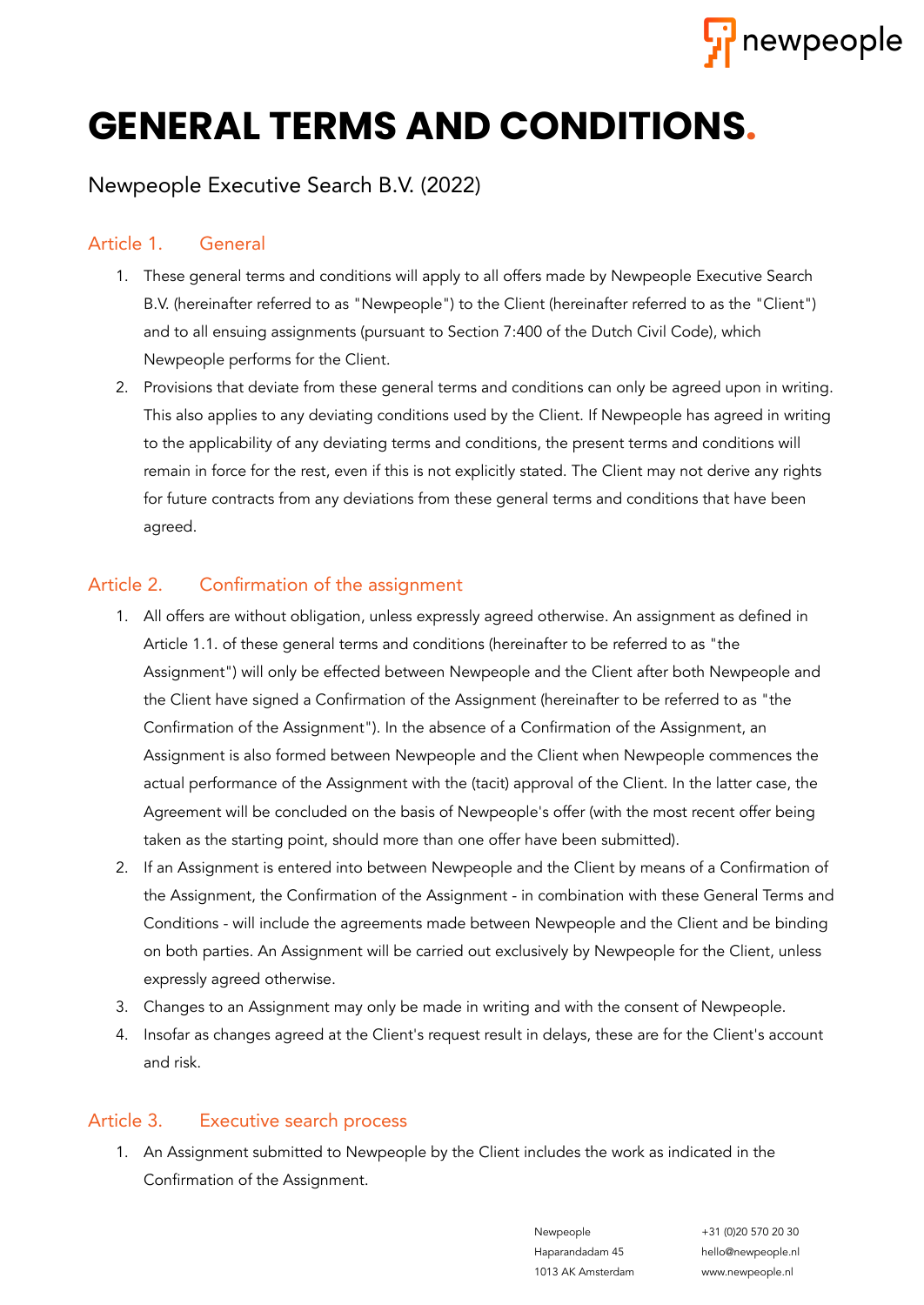

- 2. Newpeople will carry out the Assignment to the best of its ability and in accordance with the highest standards.
- 3. Newpeople assumes that information provided by candidates and the Client about themselves or obtained through references is correct and complete.
- 4. The Client is responsible for the final choice of a candidate. Newpeople is not liable if the candidate does not appear to meet the requirements or expectations set by the Client. Nor is Newpeople liable for damages resulting from any acts or omissions of candidates who have entered the employment of the Client.
- 5. The time frame specified by Newpeople within which an assignment can be completed is only indicative. The Client cannot derive any rights from this.
- 6. The Client is obliged to immediately inform Newpeople of any employment contracts or contracts for services entered into with one or more candidates for the position to which the Assignment relates, and immediately provide Newpeople with a copy of the relevant employment contract or letter of appointment or contract for services. The same applies to each employment contract or contract for services entered into by the Client within one year of the completion of the Agreement with one or more candidates known to it from a selection procedure with Newpeople, irrespective of the position that the candidate will fulfil with the Client.

#### Article 4. End of assignment

- 1. An Assignment ends (except for early termination):
	- a. If the Client and a candidate introduced by Newpeople have entered into an employment contract or a contract for services with each other;
	- b. If, despite repeated attempts and after the lapse of a maximum period of six months (or after the lapse of any other period agreed upon in writing between the parties), Newpeople has not succeeded in finding a suitable candidate for the Client to fill the position for which the Assignment was granted;
	- c. If, during the Assignment, the Client changes the description of the position for which the Assignment was given, subject to Article 2.3 of these General Terms and Conditions. Any additional work for Newpeople resulting from this will be paid by the Client to Newpeople in accordance with the provisions set out in the Confirmation of the Assignment.

# Article 5. Early termination

- 1. Early termination of the assignment by the Client is possible if:
	- a. the vacancy for which the Assignment was granted has been prematurely filled by a candidate not proposed by Newpeople;
	- b. the vacancy for which the Assignment was given has ceased to exist.
- 2. In the event of early termination, the Client will owe Newpeople, unless otherwise agreed, the milestones up to and including the stage in which Newpeople is currently executing the Assignment (in accordance with the Confirmation of the Assignment).

Haparandadam 45 hello@newpeople.nl 1013 AK Amsterdam www.newpeople.nl

Newpeople +31 (0)20 570 20 30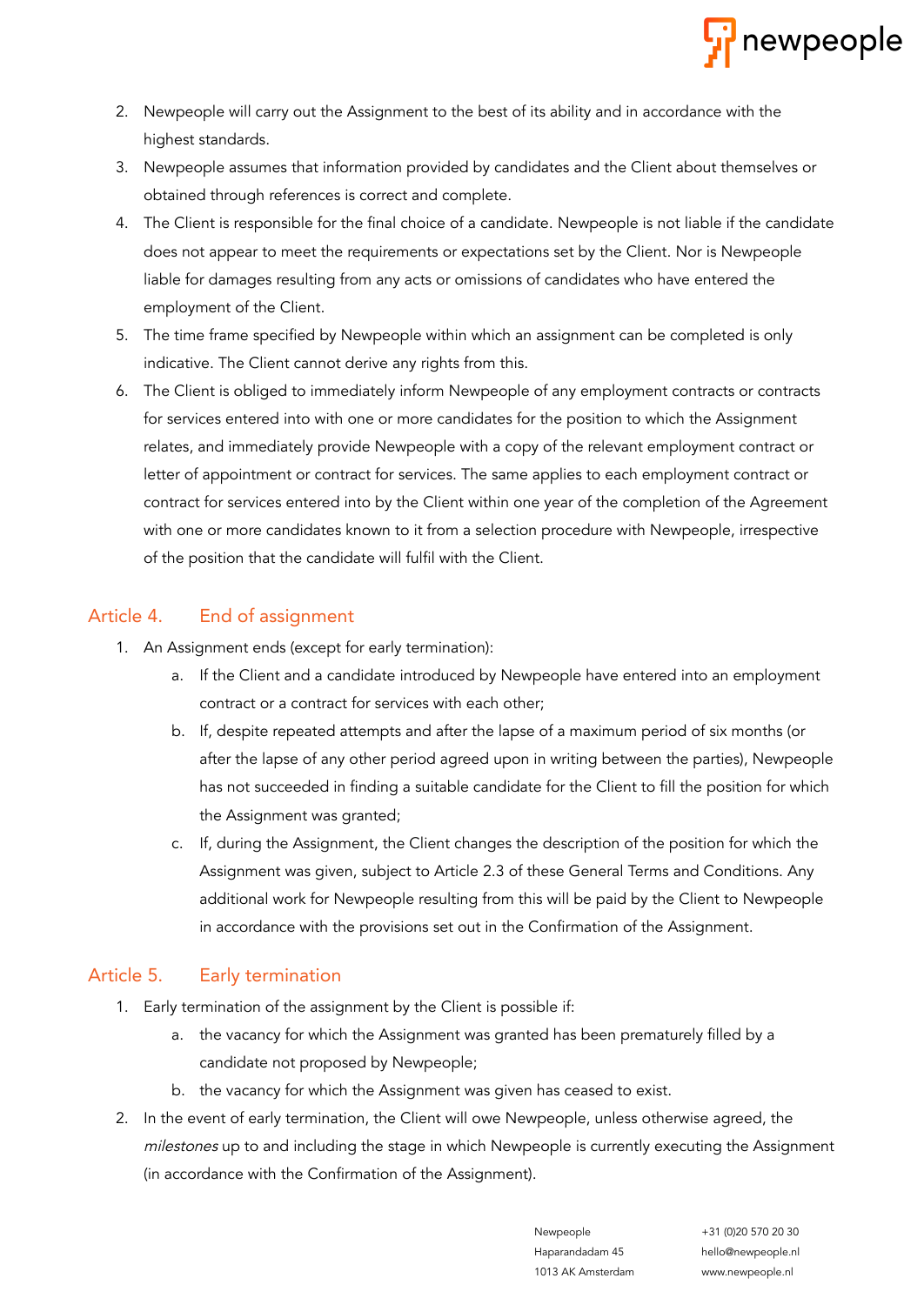

#### Article 6. Payment

- 1. Unless otherwise agreed, the Client will owe Newpeople a fee consisting of a percentage of the gross annual income of the candidate who enters into an employment contract or contract for services with the Client, as stated in the Confirmation of the Assignment. This annual income includes the annual salary (remuneration), including holiday allowance. The fee exclusive of, and must therefore be increased by, VAT and/or other taxes, charges or duties levied on the services as such, unless the Confirmation of the Assignment expressly states otherwise.
- 2. The entire fee under Article 6.1 will be charged to the Client upon commencement of the candidate's work, unless otherwise stated in the Confirmation of the Assignment.
- 3. Should the Client, for whatever reason, decide to terminate the Assignment and should the Client subsequently enter into an employment contract or a new contract for services within a period of 12 months with a candidate proposed by Newpeople - irrespective of the position held - then the Client will still owe Newpeople the fee for recruitment and selection as described in Article 6.1, unless otherwise agreed.
- 4. If the Assignment carried out by Newpeople leads, either simultaneously or within one year of its completion, to the Client or a group company of the Client entering into an employment contract or a contract for services with more candidates than provided for in the Assignment, regardless of the position held, the Client will owe the fee under Article 6.1 for recruitment and selection, unless otherwise agreed, for each employment contract or contract for services that it enters into with a candidate.

#### Article 7. Payment and securities

- 1. The Client is obliged to pay invoices to one of Newpeople's bank accounts within 30 days of the invoice date.
- 2. Any act or omission on the part of the Client which hinders Newpeople in the (further) performance of its Assignment, will not affect the payment obligation of the Client for the work already performed by Newpeople (in accordance with Article 6 "Payment").
- 3. If the Client has not fulfilled its payment obligations in time, it will be immediately in default without notice of default being required. In that case, all obligations of the Client towards Newpeople under all contracts entered into between the Client and Newpeople will become immediately due and payable, and the Client will be liable for all loss and damages incurred or to be incurred by Newpeople. Costs still to be invoiced will be invoiced in accordance with the rules applicable to the Assignment.
- 4. In the absence of timely payment, the Client will owe statutory commercial interest pursuant to Section 6:119a of the Dutch Civil Code on the amount owed, without a reminder or notice of default being required. In the event of failure to pay in time, Client will be obliged to bear the collection costs, both judicial and extrajudicial, consisting of an amount of 15% of the principal amount claimed, with a minimum amount of €250.

Haparandadam 45 hello@newpeople.nl 1013 AK Amsterdam www.newpeople.nl

Newpeople +31 (0)20 570 20 30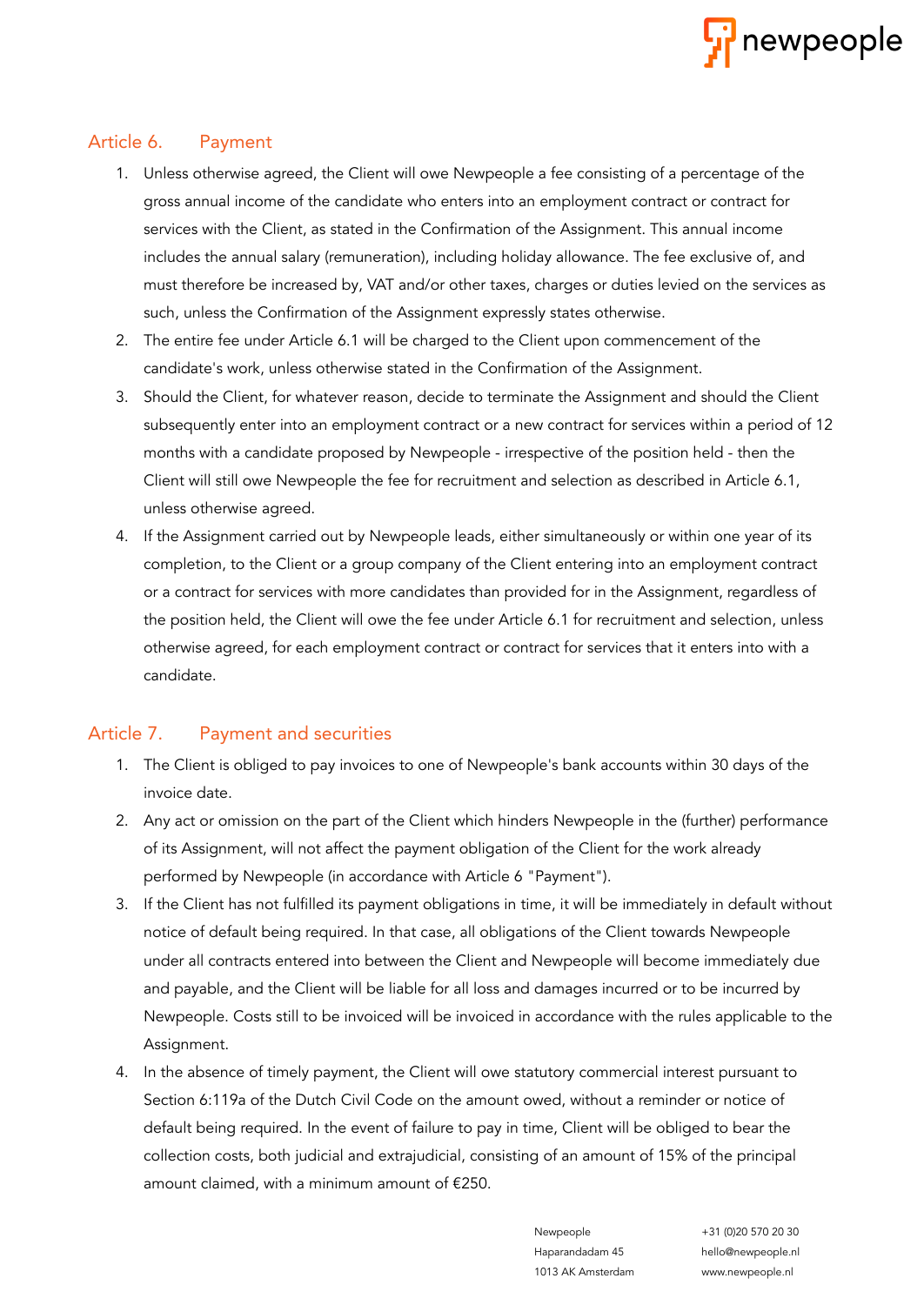

#### Article 8. Liability

- 1. Newpeople is not liable for any loss of profits or any other loss or damages whatsoever that has arisen for the Client and/or third parties as a direct or indirect result of the advice given by Newpeople or the services provided by Newpeople or the delay and/or omission of advice or services.
- 2. The only exception to the provisions under 1. above is if there is intent or gross negligence on the part of Newpeople, in which case the liability will be limited to an amount equal to the amounts invoiced or to be invoiced to the Client under the relevant contract, excluding VAT.
- 3. If and insofar as the provisions referred to under 2. result in (regular) invoices over a period of more than three months, Newpeople will never owe the Client more than the amounts invoiced to the Client under the contract in question, excluding VAT, over the last three months prior to the failure by Newpeople that resulted in the loss.
- 4. The liability of Newpeople for damages resulting from errors made by a third party engaged by Newpeople for the performance of a contract is limited to the amount against which the third party effectively indemnifies Newpeople. Newpeople will never be liable for any loss or damages resulting from errors made by any third party engaged by the Client.
- 5. Any liability on the part of Newpeople will lapse one year from the date on which the Client became aware of the loss or damages and the person liable for such.

#### Article 9. Complaints and defects

1. Complaints, whether or not they relate to deliveries or work performed by Newpeople or to invoices, must be submitted by the Client in writing immediately, but no later than fourteen days after the Client became aware of the facts and circumstances that gave rise to the complaint. Newpeople will not be obliged to revise, supplement, improve or duplicate work relating to a complaint that has been submitted too late. If, for whatever reason, the Client invokes the right of recovery with respect to certain activities, this will not suspend the Client's payment obligation with respect to those or other activities. The Client can never claim termination of a contract on account of complaints or defects.

#### Article 10. Non-attributable failure (force majeure)

1. If Newpeople, due to circumstances beyond its control (including, but not limited to, when Newpeople's own suppliers, for whatever reason, do not allow Newpeople to deliver), is temporarily unable to fulfil its obligations pursuant to the Assignment, Newpeople will be entitled to suspend the performance of the Assignment for the duration of the hindrance.

#### Article 11. Dissolution

1. Without prejudice to the other provisions of these general terms and conditions, the Contract may be terminated by Newpeople without legal intervention and without any notice of default being required, at the time when the Client, who has not fulfilled all or part of the obligations arising from

Newpeople +31 (0)20 570 20 30

Haparandadam 45 hello@newpeople.nl 1013 AK Amsterdam www.newpeople.nl